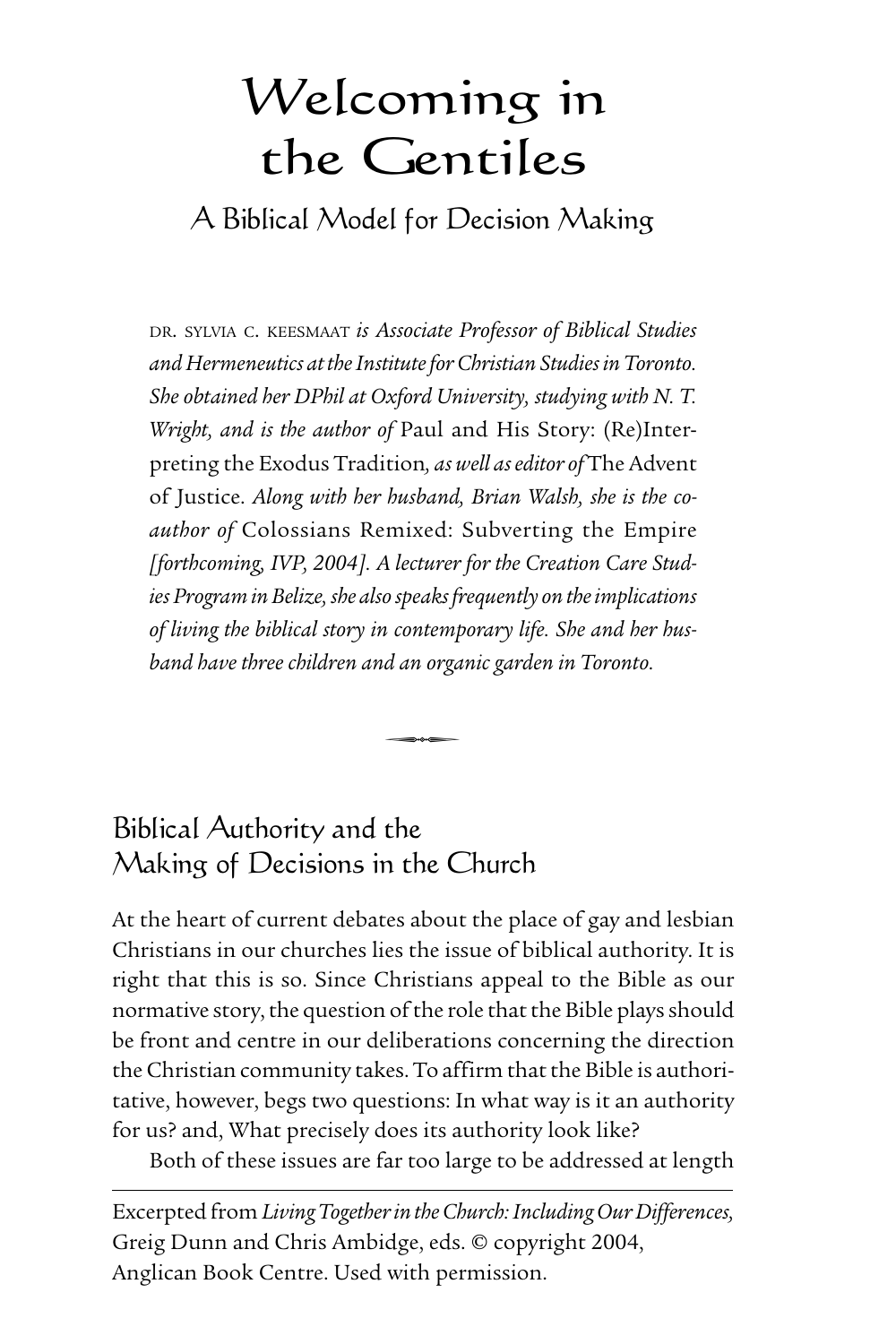in this article. However, let me give a brief consideration of both of them, by way of setting a framework for my discussion of a particular New Testament text.

What kind of a book is the Bible? Is it primarily a rule book in which we look up the rules for how to live out our Christian lives? Is it primarily a theological treatise in which we can find handy theological summaries of the nature of reality? Is it primarily a history book, providing a construction of the history of world and the people of God on which we can model our own communities? Or is it a book of heroic examples on which we can model our lives? While these various genres all find their place in the Bible, nonetheless this book comes to us overwhelmingly as a narrative. And as a narrative it has a kind of authority that is unique.

Biblical scholar Tom Wright describes this authority in terms of an unfinished drama. Act 1 is the creation of a good world. Act 2 is the distortion of that world by sin. Act 3 is the calling of Israel to be a blessing to this fallen world. Act 4 is the coming of Jesus, where sin is decisively dealt with. Act 5, scene 1, is the early church, where the life, death, and resurrection of Jesus are grappled with and lived out in the lives of the first Christian communities. Further scenes unfold, from the apostolic era, through the patristic period, and so on to the present. Act 6 is the coming consummation, when Jesus will return and we will join him on the new earth at the resurrection of the dead.<sup>1</sup>

Now, what is significant about this drama is that we are in the middle of it. We are still in Act 5, living as the people of God before Jesus comes again. As Wright emphasizes, in order to live faithfully to the drama, we need two things. On the one hand, we need to be *faithful* to the story that has preceded us. Such fidelity means that we do not abandon the story; rather, we live according to it as it has already unfolded, in faithfulness to the God revealed to us in scripture and in faithfulness to Jesus, who died and was raised. But, on the other hand, we need to be *creative* in our living of the story. It will not do to simply repeat what happened in previous acts. This means that we need to discern what such faithful living looks like here and now, in new cultural situations, and in the light of new workings of the Spirit. Christian integrity is found at the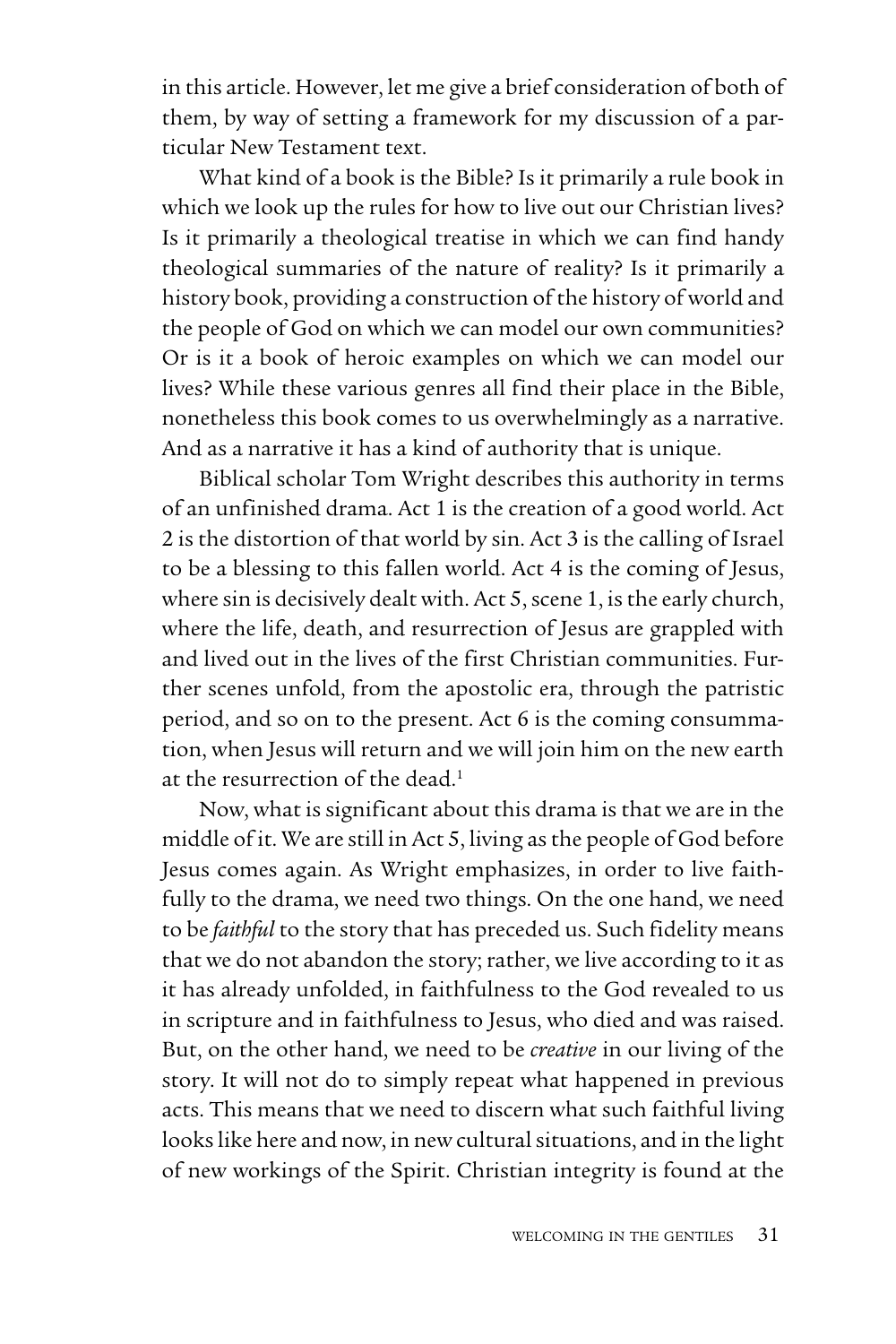interface of fidelity and creativitiy. Indeed, as we shall see, this is precisely the struggle that engaged the church as recorded in the Book of Acts, chapters 10 to 15.

This means, moreover, that we do not turn to the Bible merely to deal with difficult issues. If the Bible is our story, the script for how we are to live faithfully in the world, we need to be totally immersed in the text, completely absorbed in the story, our imaginations renewed and transformed in every aspect by the vision that the story sets before us. Some inkling of how our imagination would be shaped in this way is given in Deuteronomy 6:6–9. There, every moment of every day is supposed to be filled with Torah, with the story of who God is and what God has done. This story fills your very being, so that you cannot help talking about it to your children at home and to everyone you meet, no matter where you are. When you are awake, you tell the story; when you are asleep, you even dream in its symbols and metaphors. It is on your hand, so that you see it enacted in all that you do, and on your forehead, so that others see it in all that you think and say. Your home and your life in the public square are to be shaped by it. Such an engagement with the story is, alas, foreign to most Christians in our culture, even in most of our church life. However, at the very least, we need intentionally to try to live out the narrative of scripture in our personal and (perhaps more importantly) our communal lives as a precondition of engaging in discussion of any issue.

There is also the question, however, of what authority looks like in the biblical story. What does this story that we try to live out tell us about authority? I take it as true that the authority of the Bible is rooted in our belief that the Bible is the story of our God, and that God demonstrates to us exactly what authority looks like. God's authority creates. It chooses forgiveness over destruction [see, for example, Exodus 32–34]. It works judgement and forgiveness [see Hosea 11]. It is the story of a shepherd-king who redeems by nurturing his flock, seeking the lost, binding up the wounds of the injured, and strengthening the weak [see Isaiah 40:10–11; Ezekiel 34].

The biblical story culminates in the story of Jesus, and its presentation of God's authority culminates in Jesus as well. In Jesus we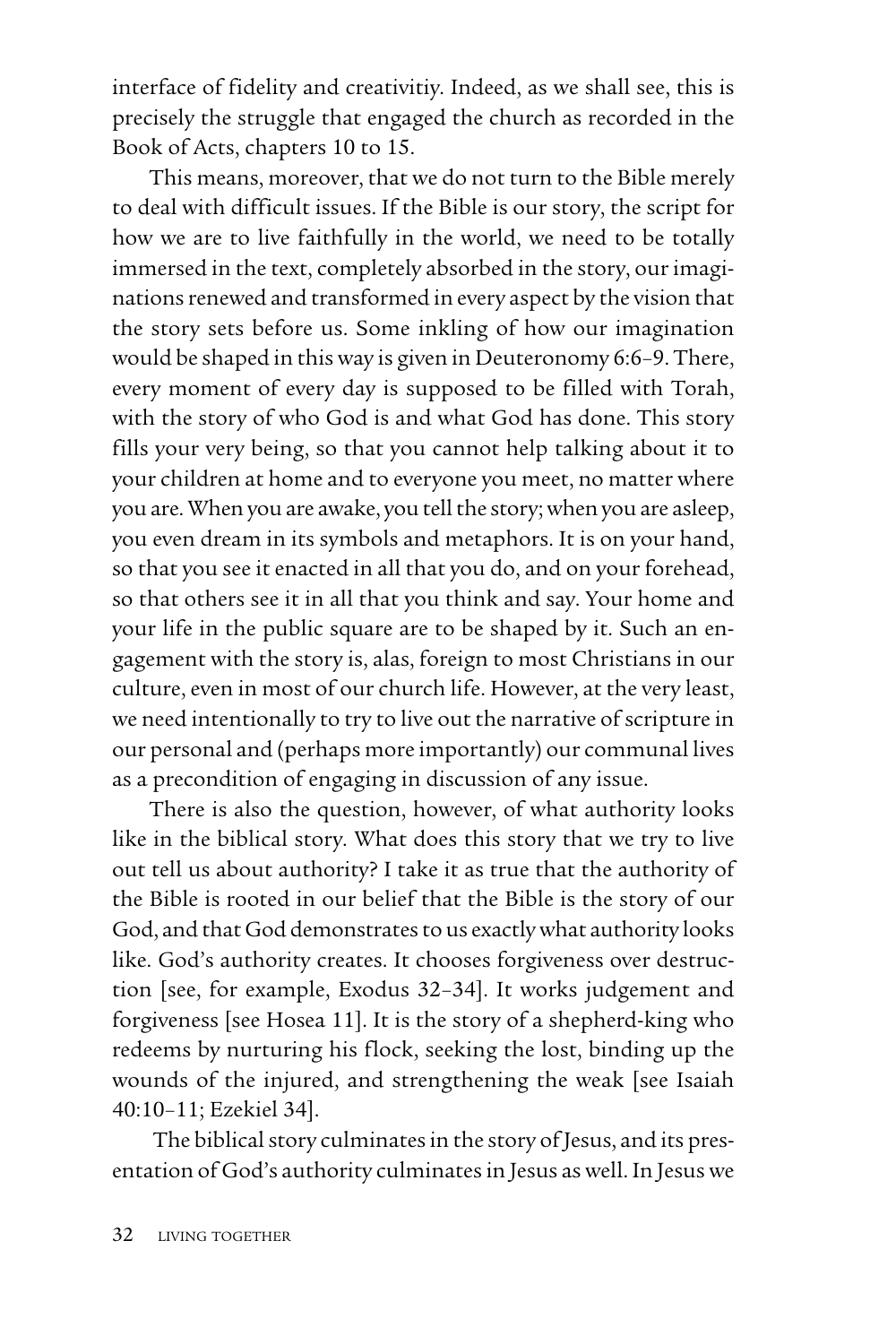see the true image of the creator [Colossians 1:15], in whom God's redemptive work comes to its fulfilment. In Jesus we see also the one to whom all authority on heaven and on earth has been given [Matthew 28:18]. So what kind of authority is this that Jesus bears?

In Mark 10:32–45, the disciples are walking to Jerusalem with Jesus. As they continue along the road, they discover that James and John have just asked to be the Lord's right- and left-hand commanders when they conquer the city! The other disciples are outraged until Jesus interrupts with a radical redefinition of authority. Gentiles use authority for violent control and tyranny, but the followers of Jesus are to exercise a servant authority that even lays down its life for others. This kind of authority is antithetical to every authority of the world. Its nature is to serve, even unto death.

This is the way the story comes to its climax. The creative authority of God in creation, the judging and redemptive authority of God in the exodus and the exile, the forgiving authority of God, the nurturing authority of God who gathers the lambs in his arms, and gives strength to the faint and the weary — all of these come together in the life and death of Jesus. On the cross Jesus redeems his people from all the powers that enslave, and works forgiveness even for those who have crucified him. In his resurrection he is the first-born of a new creation, and in the sending of the Spirit he nurtures and strengthens the small Christian community that proclaims his name.

The point is this: God's authority is ultimately exercised over this world, not in a violent power grab, but through the life, death, and resurrection of Jesus, and the sending of the Spirit to empower such a servant community. This is a vision that takes every other story in our culture and turns it on its head, judging it in light of the character of our God, and calling into question every authority that does not submit to the suffering authority of Jesus.

Now, if the Bible is to function as an authority in our life, then its authority must cohere with the authority of the God to whom it bears witness. Therefore, if the Bible is used in ways that deny creation and promote death, then biblical authority is being subverted. If the Bible is used primarily as a text of condemnation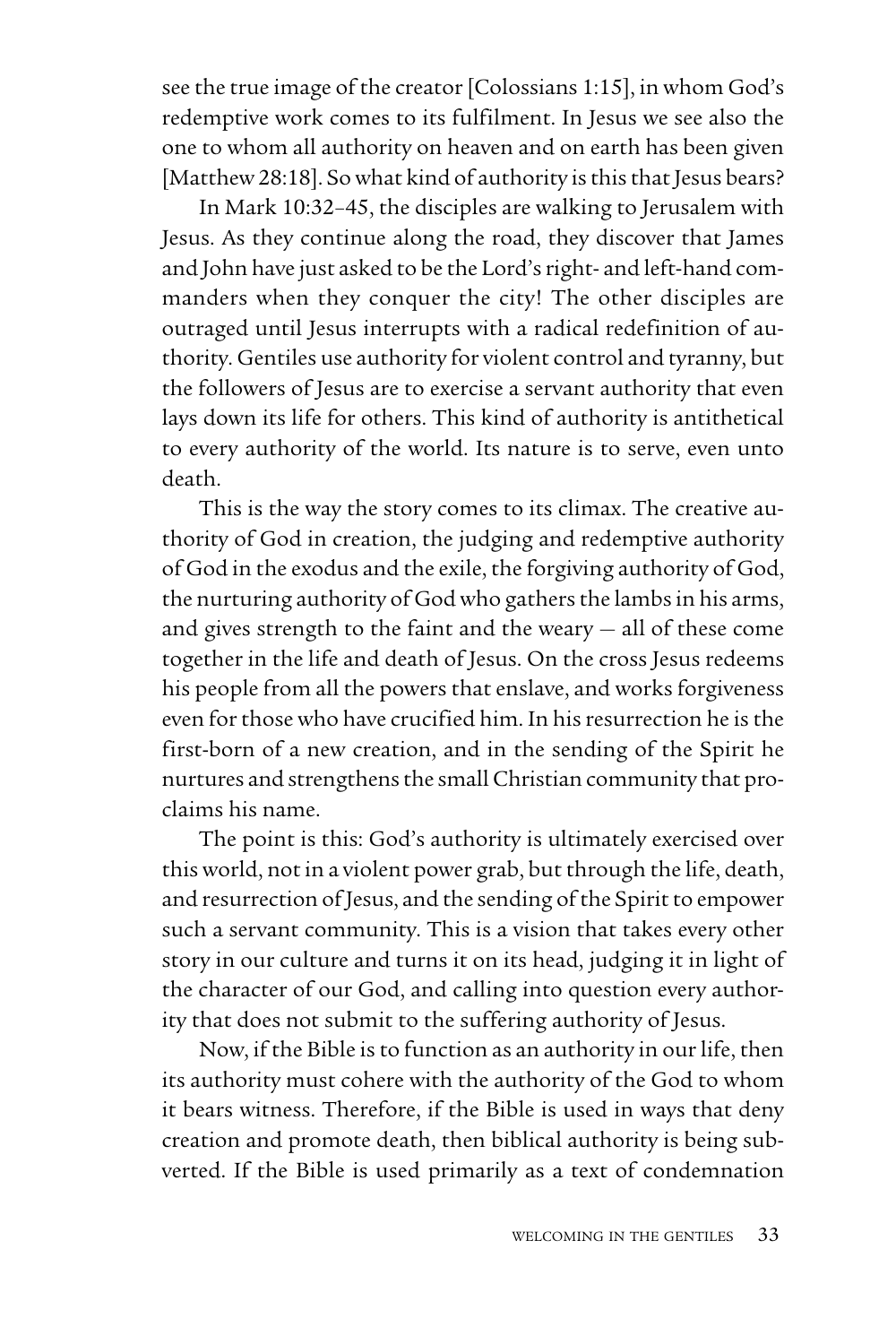rather than a text of forgiveness, then the scriptures become a word of death, not of life. If the Bible is used to enslave and bind up, rather than redeem and save, then the overall thrust and intention of the biblical story is being denied. If the Bible is used in ways that destroy the weak and faint of heart rather than nurture them, then it is being used to justify the kind of brutal authoritarianism that the biblical story itself condemns. The Bible itself — biblical authority itself — stands in judgement over all such misuses and perversions of biblical authority.

# The Problem

As the story of the early church unfolds in Acts, we see a picture of a community struggling to find its way in new contexts. One of those struggles is recorded for us in Acts 15, where the apostles and elders are confronted with a problem: Under what conditions do we welcome Gentiles into the fellowship of believers? The question, Whom do we welcome? has been central throughout Luke's gospel and Acts. It begins with Simeon's song of God's salvation for all peoples [Luke 2:29–32], moves to Jesus' clear announcement that God's message of liberation from bondage is for Gentiles, which enraged the people of Nazareth<sup>2</sup> [Luke 4:16-30], and is reinforced in Jesus' command to invite the poor, the crippled, the lame, and the blind into our homes for meals [Luke 14:13]. In the Book of Acts, Luke, the writer picks up the theme once again with the baptism of the Ethiopian eunuch [Acts 8].<sup>3</sup> The theme culminates in the decision to welcome the Gentiles without requiring circumcision [Acts 15].

However, the widening of the gospel to include those who were traditionally excluded does not mean that all are immediately welcomed into the Christian community: the rich man who does not feed the starving Lazarus suffers eternal torment [Luke 16:19–31]; the rich young ruler who is unable to sell all that he has and give it to the poor will have difficulty entering the kingdom [Luke 18:18– 25]; and Ananias and Sapphira, who lied about their economic contribution to the community of believers, are cut off in the most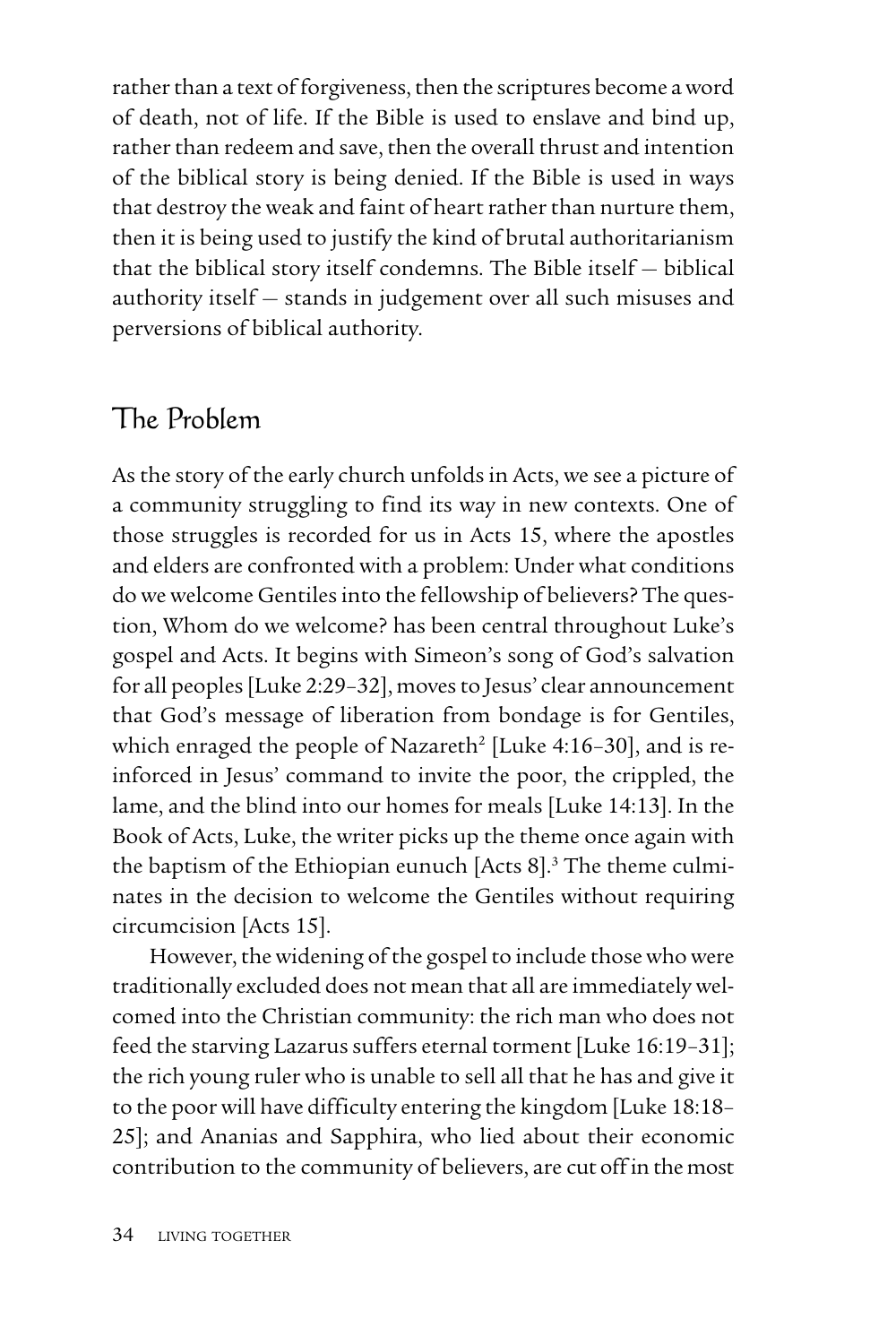dramatic way possible [Acts 5:1–11]. It is clear that some behaviours are *not* permitted in this community.

For the early church, the conversion of the Gentiles was the greatest success and, as it turns out, its biggest problem. For many Jews the turning of the Gentiles to the God of Israel was a good thing only under certain conditions. Gentiles, to put it mildly, did not have a good reputation in Jewish circles. In fact, if the average Jew wanted to describe in a nutshell what the average Gentile lived like, he (or she) might well have used the language of Romans 1. It describes Gentiles as people who by their injustice suppress the truth. They have given up their God-given glory in favour of mere images, and God has given them up to lust and degrading passions. They engage in immoral sexual practices, including temple prostitution, and they are full of covetousness, malice, envy, murder, strife, deceit, and craftiness. They are gossips, slanderers, insolent, haughty, boastful, inventors of evil, rebellious toward parents, foolish, unfaithful, heartless, ruthless. This was standard first-century Jewish diatribe against Gentiles.

Naturally, if this is what Gentiles were like, then permitting them to enter the believing community could cause huge problems for a community that was committed to a very different way of being in the world. The Epistle to the Romans and other Jewish writings trace these kinds of behaviours to their roots in idolatry, in worshipping not the creator but the creature. Furthermore, these vices demonstrate an attitude to community life and sexual relations that is rooted in instant gratification, consumption, and division. These are the results of most of the items on Paul's list in Romans 8:29–30 (covetousness, malice, envy, murder, strife, deceit, craftiness, gossip, slander, insolence, boastfulness, rebellion, ruthlessness), and a sexuality of consumption is demonstrated in Paul's description of a sexuality rooted in lust and degrading passion [v. 24ff.], which is faithless and heartless [v. 32]. In Colossians the link between this sort of sexuality and covetousness is explicitly made [Colossians 3:5]. Throughout the New Testament, idolatry creates divisions in community life, and such divisions are rooted both in the list of social sins summarized by malice, envy, strife, and gossip, *and* in the sexual sins of consumptive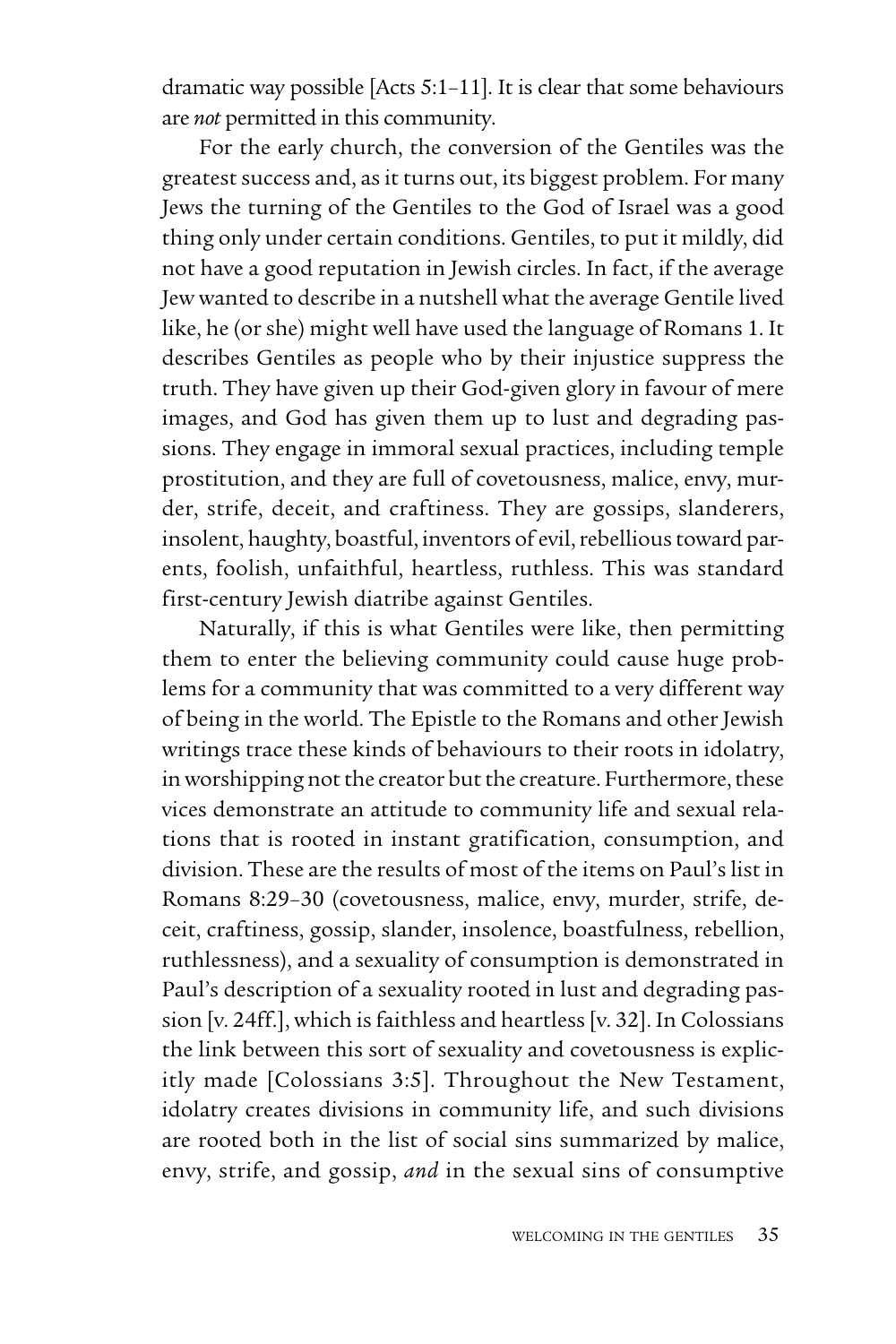passion and sexual immorality. In the eyes of most Jews, therefore, Gentiles were irretrievably rooted in a lifestyle of instant gratification, consumption and division, rather than commitment, nurture, and edification.

You can see the problem here: What guarantee did the leaders of the early church have that the Gentiles were going to leave their idolatrous way of life behind? They knew one way of making sure: by requiring circumcision. What circumcision symbolized was not just a commitment to the God of Israel, but also a commitment to keeping the whole of Torah. And one could not keep Torah and continue to follow the practices of idolatry.

The individuals who came to Paul and Barnabas in Antioch as recorded in Acts 15:1 were on good, solid biblical ground in insisting on circumcision. So were those Pharisees who responded to Paul and Barnabas when they first arrived in Jerusalem, "It is necessary for [the Gentiles] to be circumcised and ordered to keep the law of Moses" [Acts 15:5]. They were right: there was nothing in scripture to suggest that Gentiles could become part of the community without keeping the law and without circumcision. This law had been laid down by Moses and had never been challenged anywhere in any biblical tradition, not even by Jesus. All the texts that speak of the Gentiles joining themselves to the house of Israel also envision that these Gentiles will keep Torah. There was no hint that this requirement would ever be overthrown; there is *absolutely no biblical precedent* for welcoming in Gentiles without being circumcised and following Torah. The Pharisees who opposed Paul had both scripture and tradition on their side.<sup>4</sup>

And so the debate at Jerusalem came down to this central issue: Whom do we welcome into the believing community, and by what criteria do we decide, especially when we don't think the people who want in are morally up to standard?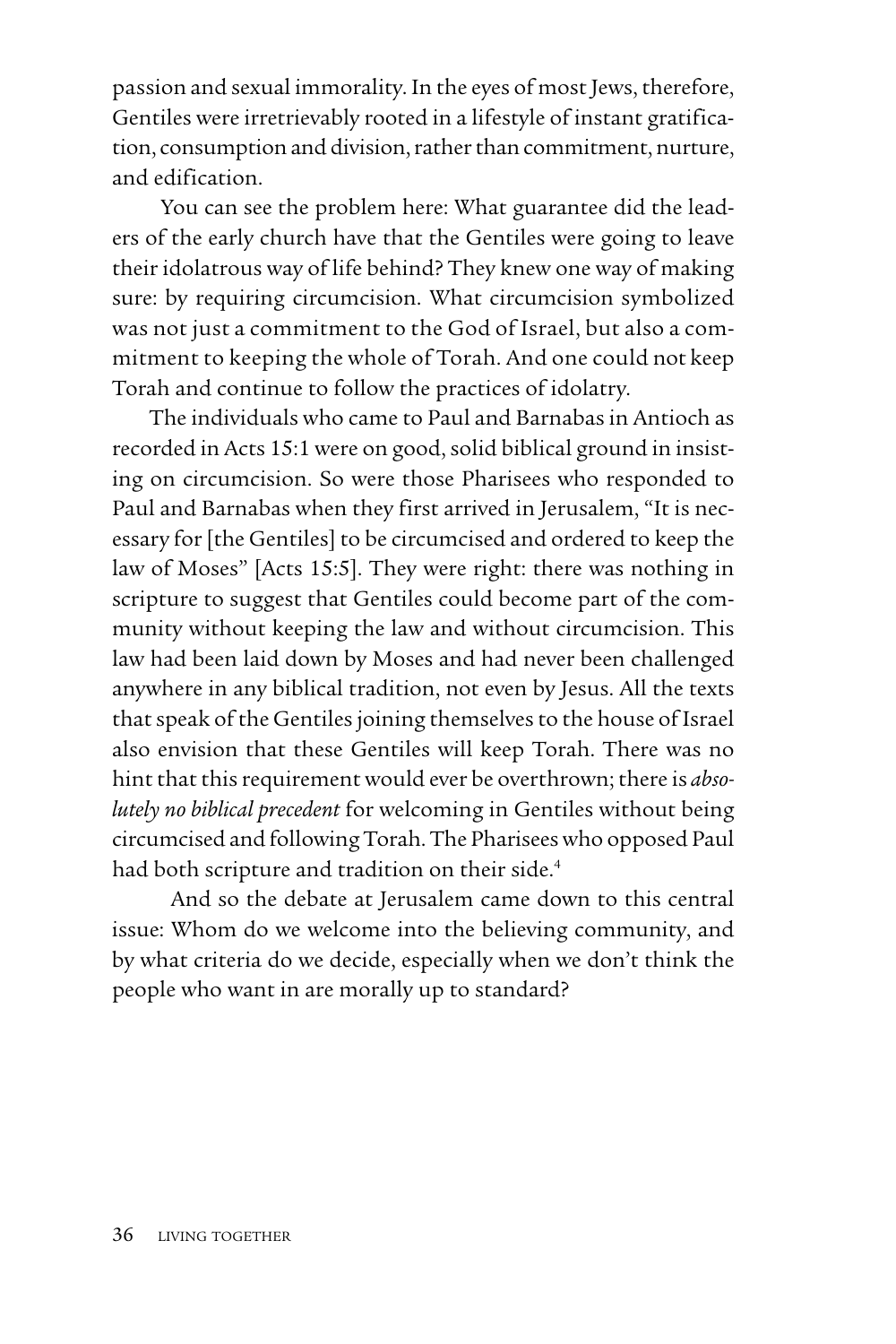# The Story

Before we look at Acts 15, however, we need to briefly consider the narrative in Acts 10 to 11 that leads up to it, the story of Peter's dream and the baptism of Cornelius.<sup>5</sup> Central to this narrative is the importance of friends and hospitality. When Peter finally reached Cornelius, he knew who Cornelius was from conversing with his friends on the way to the house. In breaking scriptural law in order to eat with Cornelius, Peter established a relationship that then enabled him to testify on behalf of Cornelius to others [Fowl 1998, 117–18]. It is evident from the story that eating with Gentiles was the charge that Peter faced upon his return to Jerusalem [Acts 11:3]. It was also the only means by which he could discern the work of God's Spirit in Gentile lives so as to defend himself against the charge of breaking the law. We need to remember as we read Acts 15 that the whole decision-making process was preceded by the sharing of both stories and meals together.

#### The Process

And so we come to the discussion of Acts 15. The apostles and elders met to consider the matter, says the text [v.  $6$ ]. As we have noted above, the Pharisees argue the theological basis for the necessity of circumcision. There was much debate [v. 7]. Perhaps the Pharisees recounted how this commandment was given to Abraham and is central to Torah; perhaps they discussed the prophetic texts that speak about Gentiles; perhaps they appealed to the tradition of the fathers up until the present day; perhaps they referred to the questionable morality of these Gentiles.

What is striking is that Peter discussed none of these issues. Instead, he witnessed to what God had done with the Gentiles. God had "testified to them by giving them the Holy Spirit," he said, "and in cleansing their hearts by faith" [vv. 8–9]. Peter appealed to his experience of the Gentiles, to the way he saw the Spirit moving in their midst, and to their renewed hearts. Considering contemporary evidence of the Spirit was, for Peter, of central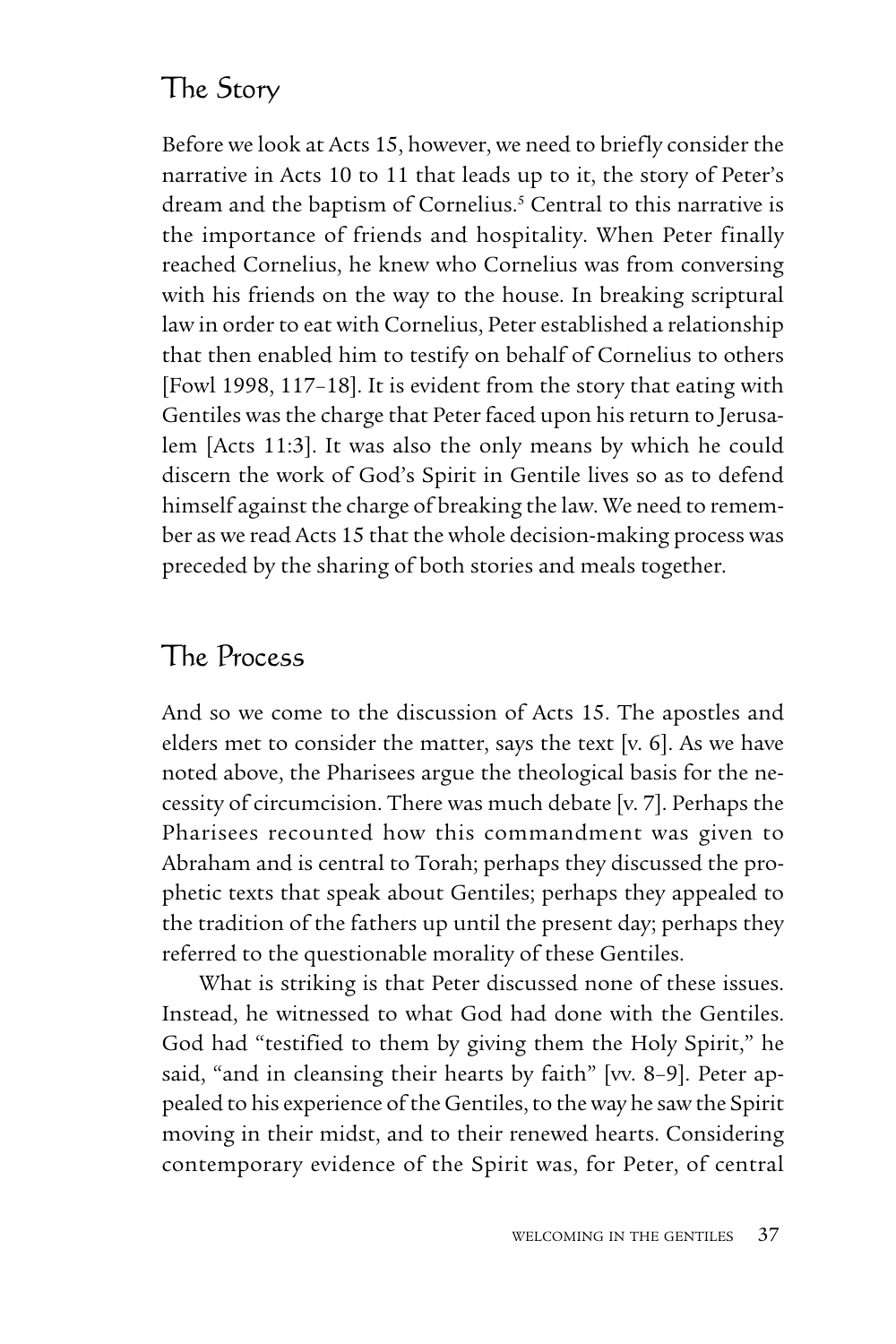importance in discerning what decision should be made. Luke Johnson describes Peter's story as a narration of God's work in the world: that is, it is the *doing of theology*. "Peter's interpretive narrative of his experience places the issue on properly theological grounds. Can one recognize God's work in the world? Yes, and once the recognition is made, the church's decision should follow" [Johnson 1996, 102].

We should note, however, that Peter's narrative here did echo a scriptural tradition. He began by saying, "And God, who knows the human heart, testified to them…" [v. 8]. This appeal to God who knows the human heart is deeply rooted in the Psalms, where the psalmist appeals to God because of persecution. It is usually part of a plea in which the psalmist asserts that, while others do not consider him to be faithful, God knows the heart. These Old Testament echoes reverberate through Peter's words. The overtones are unmistakable: we might think that we can judge these Gentiles, but God knows their hearts and has testified on their behalf with the Holy Spirit. Who then are we, asks Peter in verse 10, to judge their suitability and insist on a moral code that we have also been unable to bear? Thus, in telling a story that is suffused with the vocabulary of the scriptures, Peter places that story in the larger context of God's work throughout scripture.

Paul and Barnabas then take up the narrative by telling more stories of what God has done among the Gentiles. Given the theological sophistication of Paul's letters, we know that he was as capable as any of theological discussion based on Old Testament texts. We know that he could have drawn on the tradition, talked about Abraham, and made a strong textual argument against circumcision. In fact, he did just this in Galatians. But he didn't do that here. Instead, he and Barnabas appealed to their experience among the Gentiles, to the signs and wonders that God had done.

Only after the stories had been told of God's work in the present did James appeal to a biblical text. Note, however, the unusual introduction he gives to the citation: "The words of the prophets agree with this" [Acts 15:15], *not* "this agrees with the prophets."6 Scripture is seen to agree with the contemporary working of the Spirit, not the other way around.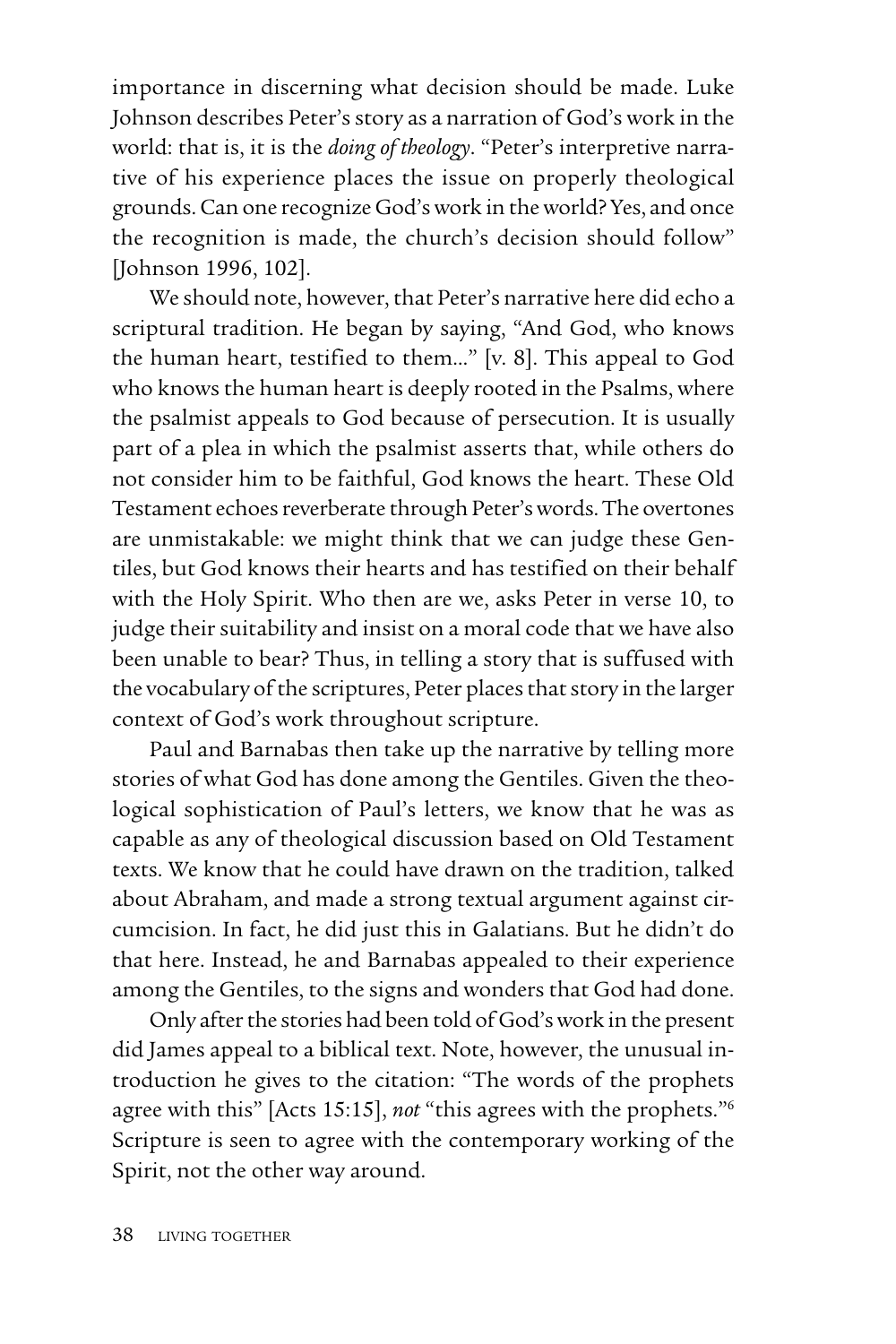James acknowledges that God is doing a new thing, and he reads scripture as if it confirms that new thing, as indeed it does. But let's be clear here. There are many scriptural texts that could be used to make a case *against* admitting the Gentiles who do not follow Torah. Some texts speak not of welcoming Gentiles, but of defeating and crushing them. Others insist on the need for circumcision for those Gentiles who want to join the community of Israel.7 Conversely, there are no texts that support the position of welcoming the Gentiles without circumcision. So what did James do? He quoted a text that did not address the situation directly, but which could be made to fit the circumstances. James has made the remarkable move of allowing the Old Testament to be illuminated and interpreted by the narrative of God's activity in the present [Johnson 1996, 105]. Moreover, this text still does not assert that circumcision is unnecessary for the Gentiles to be welcomed. That is an interpretive move that James must make himself.

Our contemporary debates about homosexuality are often preoccupied with a very small number of texts that appear to condemn homosexuality. However, if we were to use scripture in the way that James does, we would draw attention away from those texts and ask ourselves whether the experience of the Spirit in the lives of gays and lesbians in our community produces a new reading of the scriptures as a whole. How do we allow scripture to be illuminated by the narratives of God's activity in our present? At the Jerusalem Council, the witness of the Holy Spirit in believers' experience was confirmed by scriptural witness *as the scripture was reinterpreted in light of that experience*. When the Spirit of God is working in people's lives, we don't use the scriptures to inhibit the work of the Spirit. Scripture is for the building up of a Spirit-filled community, not for tearing it apart. Discerning where the Spirit is moving also legitimately influences our interpretation of scripture, as it influenced James who, in light of the Spirit's work, ignored all the texts about the Gentiles that could have led him to a different decision. Scripture here is read through the lens of the Spirit's work, rather than vice versa [Fowl 1998, 114]. We shall return below to what this might look like in our deliberations about homosexuality today.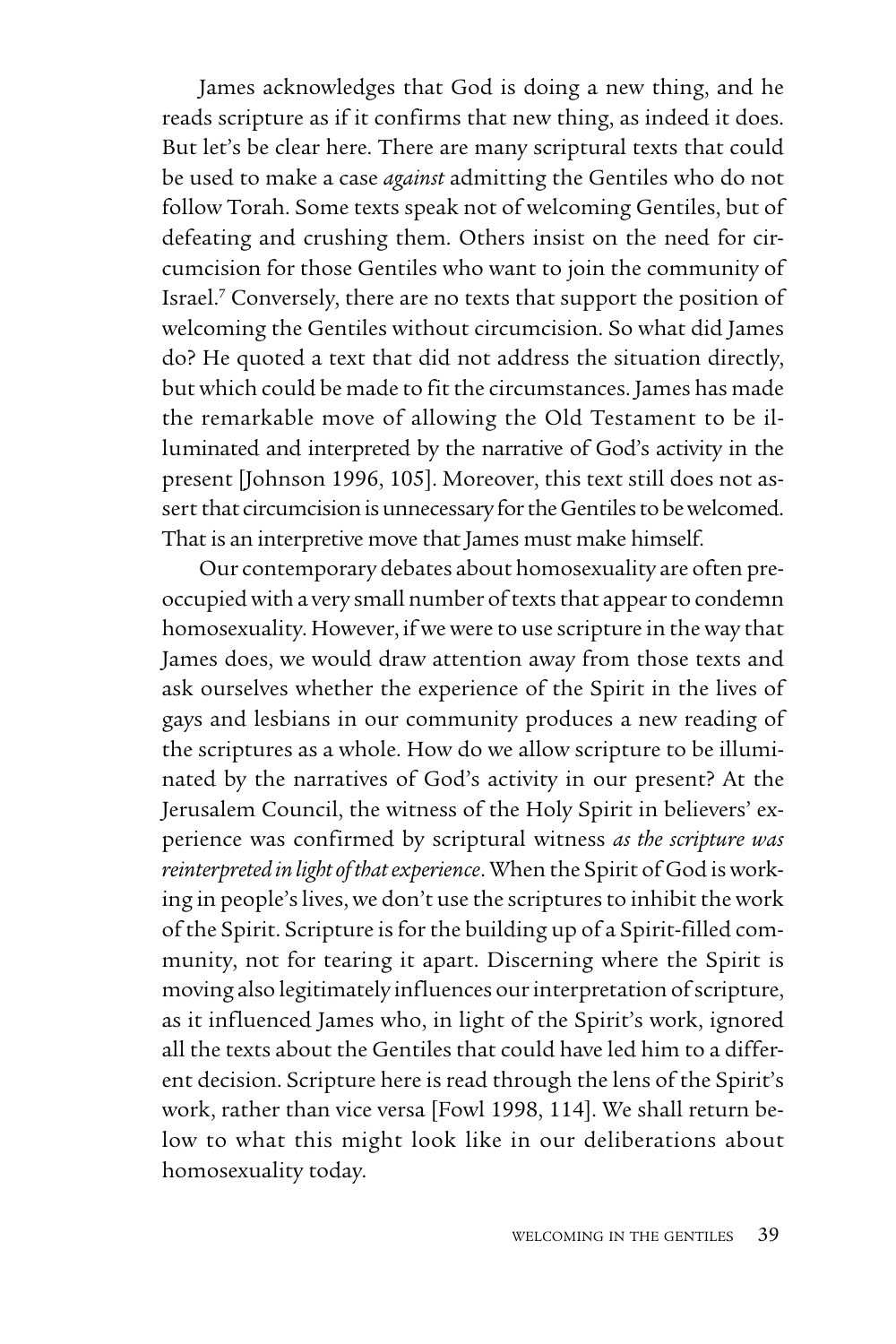But there is another important lesson that needs to be learned from how the Jerusalem Council's decision was made. Stories are told about the Spirit's work in the lives of others, "*by* those who are already recognized as people of the Spirit" [Fowl 1998, 115]. In Acts 15 Peter is describing God's work in the lives of others. As Stephen Fowl puts it, "To be able to read the Spirit well, Christians must not only become and learn from people of the Spirit, we must also become practised at testifying about what the Spirit is doing in the lives of others" [116]. As we shall see, this requires a community where such narratives can be nurtured and sustained.

#### The Parameters

The Gentiles were to be welcomed into the community without circumcision. But that does not mean there were no concerns about their morality. So some stipulations were set. As Gentiles, and especially as Gentiles who did not want to follow Torah and be circumcised, these believers would have been tarred by faithful Jews with the same brush as unbelieving Gentiles. The polemic of the first chapter of Romans was believed to apply to all Gentiles; if they did not worship the living God, they could not be anything but idolatrous and, hence, immoral. And James's decision addressed precisely this question of morality in asking them to abstain from things polluted by or sacrificed to idols, and from sexual immorality, and from whatever has been strangled and from blood [vv. 20–21, 28–29].

All of these stipulations revolve around the issue of idolatry: the Gentile believers are being asked to put off precisely those things that are central to a life of idol worship in the Roman empire. Just as in Romans 1, which sees idolatry as at the root of the depravity of the Gentile life — the sexual immorality, the slander and gossip, the envy and covetousness, the deceit and unfaithfulness — so the Jerusalem Council discerned that idolatry was at the heart of the worship that the Gentiles now had to abandon.

So the Gentile believers were called, first of all, to abandon all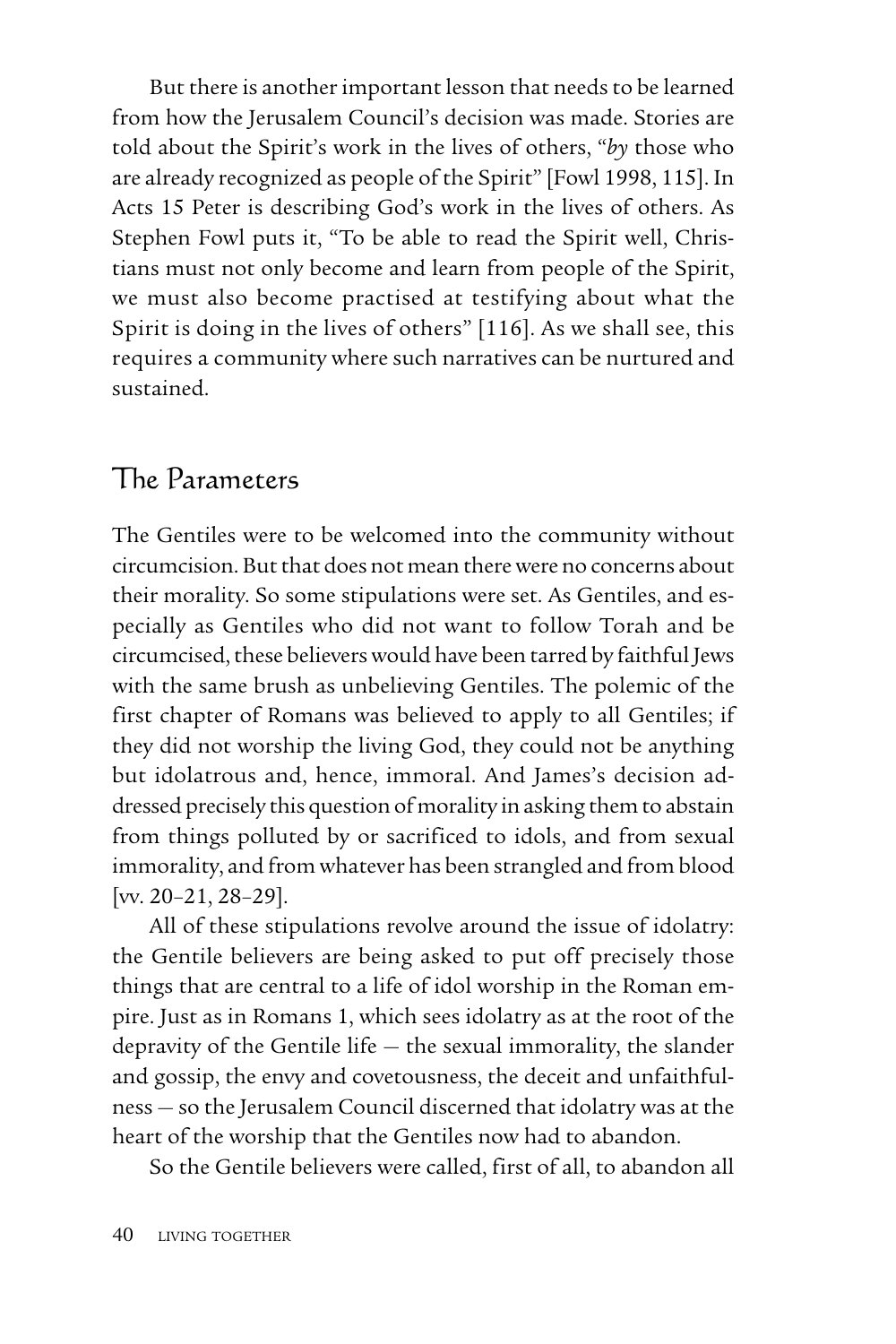that has been sacrificed to idols, or polluted by idols. In the ancient world this would mean no longer going to the theatre, no longer attending any sort of civic celebration, no longer being a part of celebrations in honour of the emperor or his rule. All of these events would have been consecrated by sacrifice to idols and preceded by prayers for the empire. No more of such involvement, says the Jerusalem Council.

Second, they were called to refrain from sexual immorality. The Greek word used here, *porneia*, often translated by the word fornication, actually had a wide variety of overtones: adultery, sex for hire, temple prostitution. All of these ways of behaving betray a sexuality rooted in the idolatrous practices of the empire, a sexuality characterized by promiscuity, instant gratification, and consumption. Instead, the Jerusalem Council called these Gentile believers to a sexuality rooted in commitment and faithfulness, a sexuality that creates and builds up community rather than tearing it apart.

Third, they were called to abstain from meat that had been strangled, and from blood. In the ancient world, the main slaughterhouses were the temples; priests (and this goes for Jewish priests as well) were basically butchers. They spent a large part of their time killing, butchering, and sacrificing meat. Jewish priests were very particular about how meat was butchered; following Levitical law, the animal was slaughtered with a knife and the blood was drained entirely from it. Meat with blood in it would have been slaughtered (probably strangled) by a Gentile priest, and would have been killed as a sacrifice to idols. Since meat was generally consumed only at the time of a festival or as a result of a special sacrifice, the consumption of meat was always linked to the worship of some god, whether the God of Israel or an idol. So calling the Gentiles not to eat meat that was strangled or with the blood in it meant that the eating of idol meat was prohibited.

Even the way meat was eaten was linked to idolatry. In the Roman Empire, such meat was eaten in the service and worship of the emperor. At all imperial meals, where sacrifices were offered in honour of the emperor, the social divisions and hierarchies of the empire were rigidly enforced. Those men at the higher end of the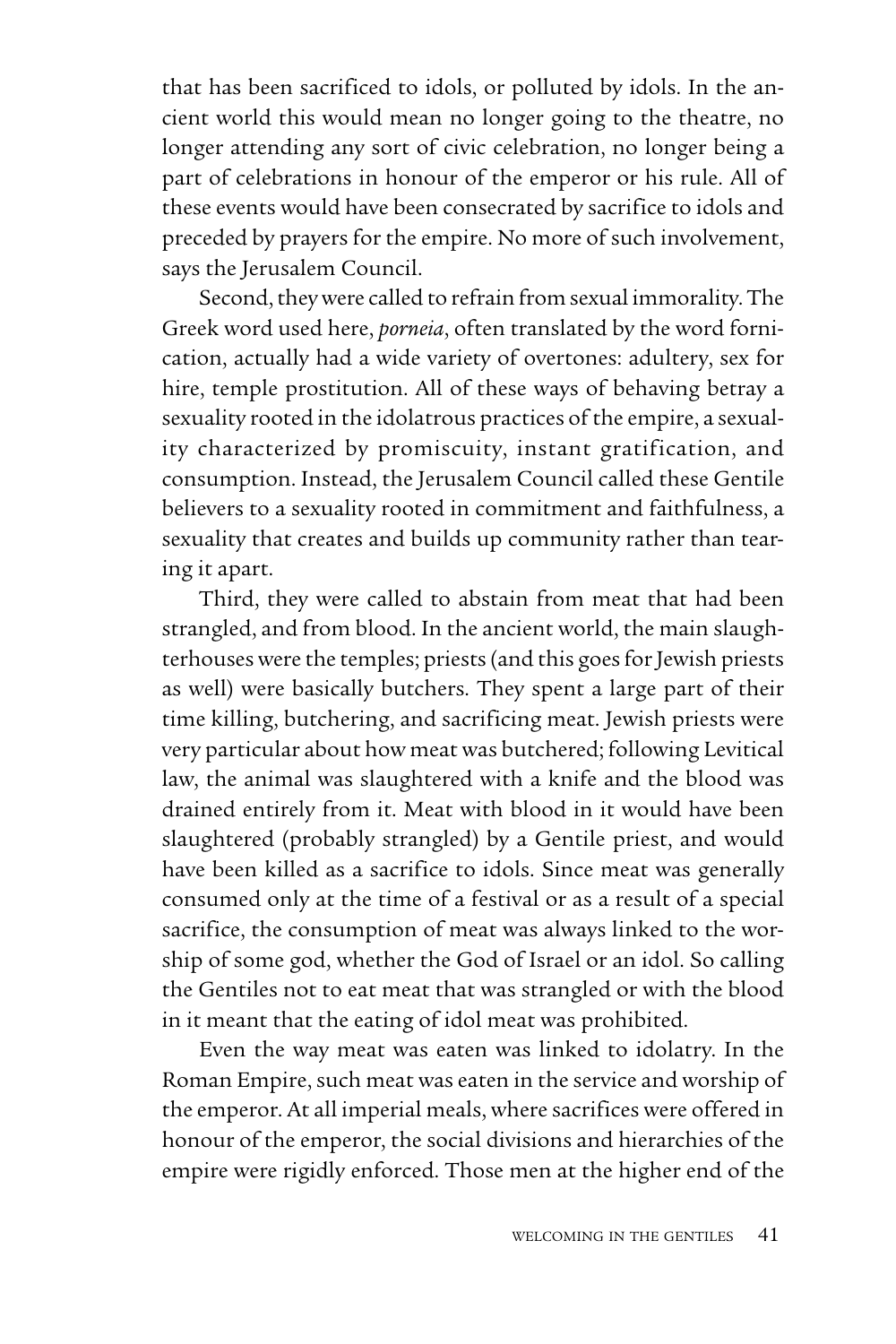social ladder received the best bits of roasted meat, and women, children, and slaves received much less meat that had been boiled and was likely cold. The Jerusalem Council was calling the early Christian community to put off eating practices that were in the service and worship of the empire.

By contrast, a sign of the early Christian community was that they practised an alternative meal, where all ate together, Jew and Gentile, slave and free, male and female. The Jerusalem Council was calling the Gentiles to become part of a community that worshipped the living God, not idols, and that practised mutual service, not the reinforcement of division.

James summed up the basis of his decision when he wrote the following to the Gentiles in Antioch [v. 28]: "It seemed good to the Holy Spirit and to us to impose on you no further burden than these essentials." And when the believers in Antioch received the letter, they rejoiced.

# The Implications

The narrative of Acts 10 to 15 highlights a number of other dynamics involved in making the decision to include the Gentiles in the church. One is the central importance of hospitality. It was enabled by the requirement that Gentiles refrain from meat offered to idols. Fowl describes the importance of this theme in this way:

Throughout this narrative the offering and receiving of hospitality always seems to be in the background supporting and enabling the sorts of friendships that allow Christians with different convictions to listen together to the voice of the Spirit [Fowl 1998, 118].

Peter is asked in Acts 11:3: "Why did you go to uncircumcised men and eat with them?" (This was an accusation, of course, that echoes the charge made against Jesus in Luke 15:2: "This fellow welcomes sinners and eats with them.") Peter's acceptance of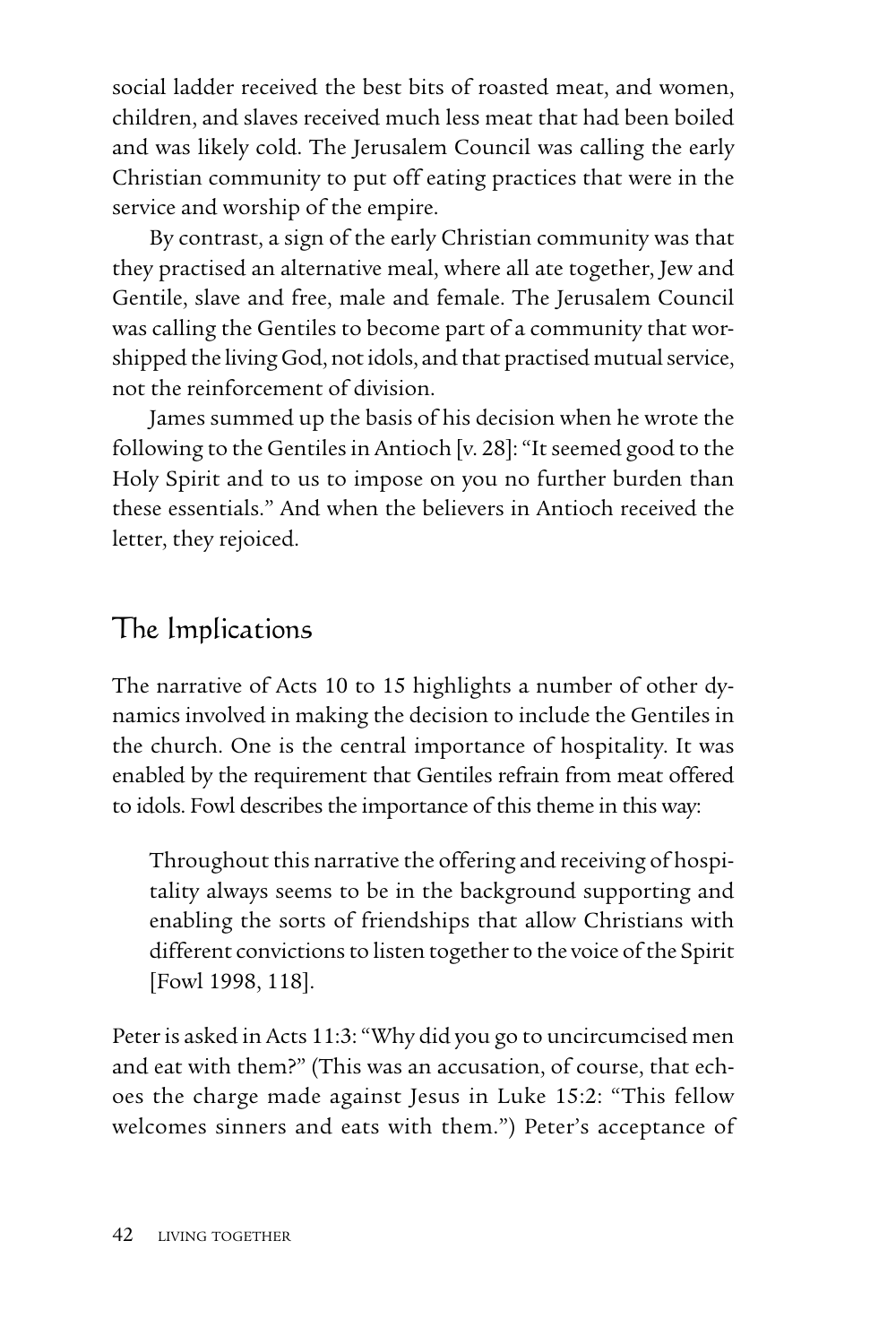Cornelius's hospitality makes it possible for him to hear the story of what God has done in Cornelius's life. And, as Fowl points out, "Peter's relationship with the various parties he confronts in Jerusalem affects the way in which his testimony is received" [118]. Those relationships enable him to relate the stories of what God has done in the lives of Cornelius and others. In short, this story describes the type of community that the church must be in order to go about the hard process of making difficult decisions. Such a community is characterized by the sort of friendships that enables the patience necessary for the hard work of discernment. Such friendships are rooted in gracious hospitality.

Such discernment is truly *hard work* for these communities, because *not all* narratives are accepted. The hard work of discernment will involve substantial disagreement, as we saw in Acts 15:2, where it says (dryly) that "there was no small dissension and debate." But what would such discernment look like? What kind of criteria would assist a community in determining whether a narrative is truly the work of the Spirit?

Paul's major emphasis through his letters is to teach and encourage a Christian way that is for the *edification* of the community. The language that Paul uses most often is that of "building up" the community of believers.<sup>8</sup> But what does this building up look like? Johnson describes it this way: "That edifies the church which builds it up in holiness" [Johnson 1996, 122]. Such *holiness*, moreover, is marked by the sign of the cross [129]. The cruciform life is shaped by a lowliness that looks to the service of others, seeks a mind that is in Christ Jesus [1 Corinthians 2:15; Philippians 2:5], and undertakes self-emptying obedience [Philippians 2:5–11]. Such a life bears the burdens of others [Galations 6:2; Romans 15:1–3], forgives others [Colossians 3:13], and walks in self-sacrificial love. Because we follow a crucified saviour, a church marked out by holiness lives out a life of self-sacrifice.

This gives us a criterion by which to discern the work of the Spirit in a narrative: a narrative of faith that reflects the character of Christ has a certain *christological density* [Fowl 1998, 159]. Just as Paul describes his own life story as following the crucified messiah,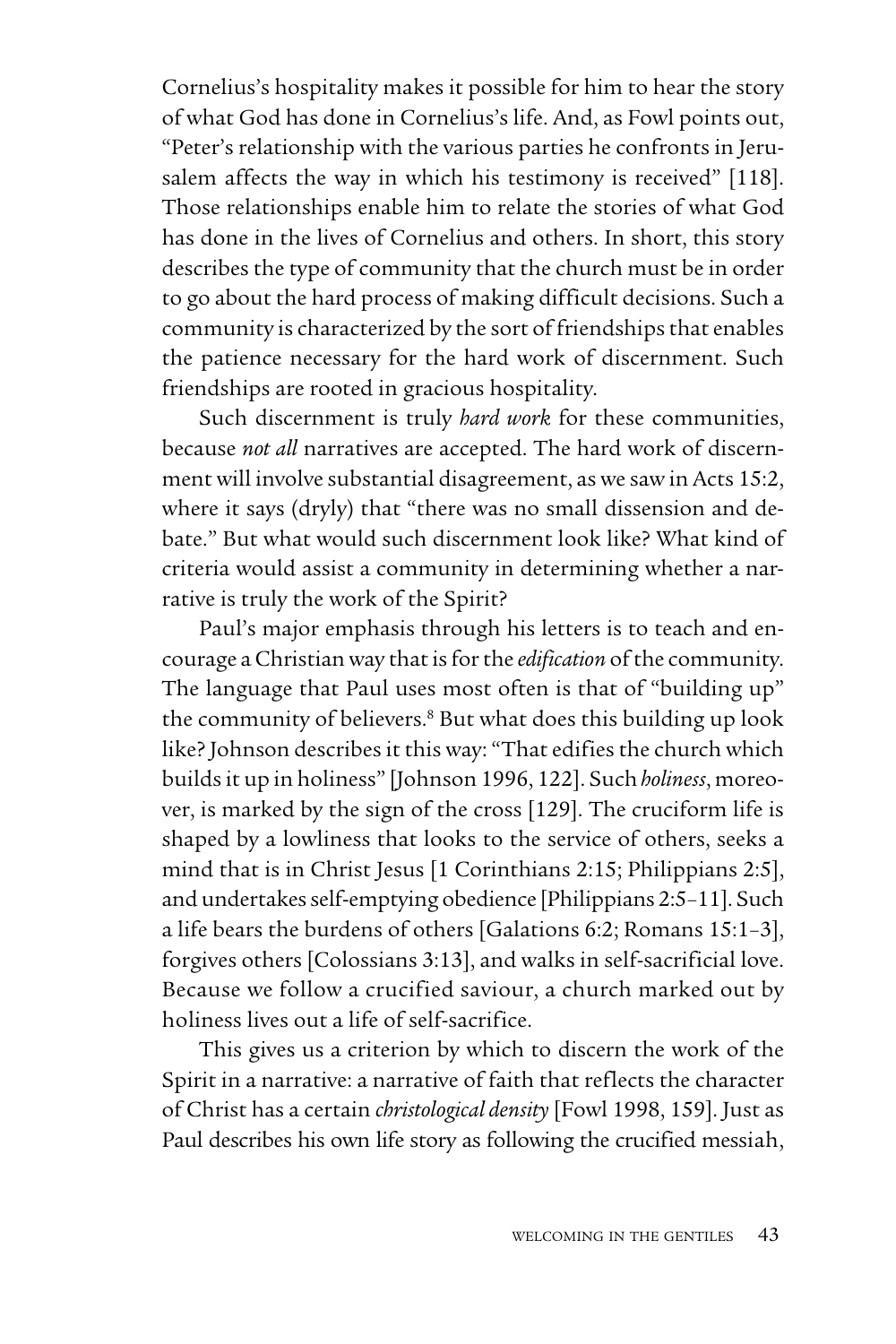so the narratives in which the church seeks to discern the work of the Spirit should manifest the Christ-like pattern of self-sacrificing love.

The Christian community is called, therefore, if it follows biblical precedent in struggling with the questions around homosexuality, to listen with welcoming hospitality to the stories that its members tell about gays and lesbians in our midst. At the very least, as Fowl points out, listening to the stories of God's work in the lives of gays and lesbians is necessary before any discernment about such stories can take place. And, following the precedents set in Acts 10 to 15, such stories should take place over a meal. "Christians have no reason to think they understand how the Holy Spirit weighs in on the issue of homosexuality until they welcome homosexuals into their homes and sit down to eat with them" [122]. And once the stories are heard, then the work of discernment begins, for "the Spirit of God, when truly at work, leaves traces in our story. The church does have a way to discern the Spirit's work, but only if the fruits are made available by narrative" [Johnson 1996, 138].

This fruit, the traces of the Spirit's work in the story and the holiness in the lives of believers, is described by Paul in a number of places. The best known of these is Galatians 5. If the lives of gay and lesbian believers display the fruit of the Spirit: love, joy, peace, patience, kindness, goodness, faithfulness, gentleness, self-control [Galations 5:22–23], then the church needs to acknowledge the work of God in their lives, as such work was recognized in the lives of Gentiles in Acts. If, on the other hand, the lives of these believers are filled with sexual immorality, impurity, licentiousness, party spirit, envy, drunkenness, carousing and the like [Galations 5:19– 21], then it is clear that the body of Christ is not edified by them. The only way to discern these things, however, is first to hear the stories in our midst.

Another criterion was established in Acts 15 [referred to in Galatians 5:20], when the Jerusalem Council called on Gentile believers to reject idolatry together with the sexual practices and eating practices that followed from it. For the believers in Jerusalem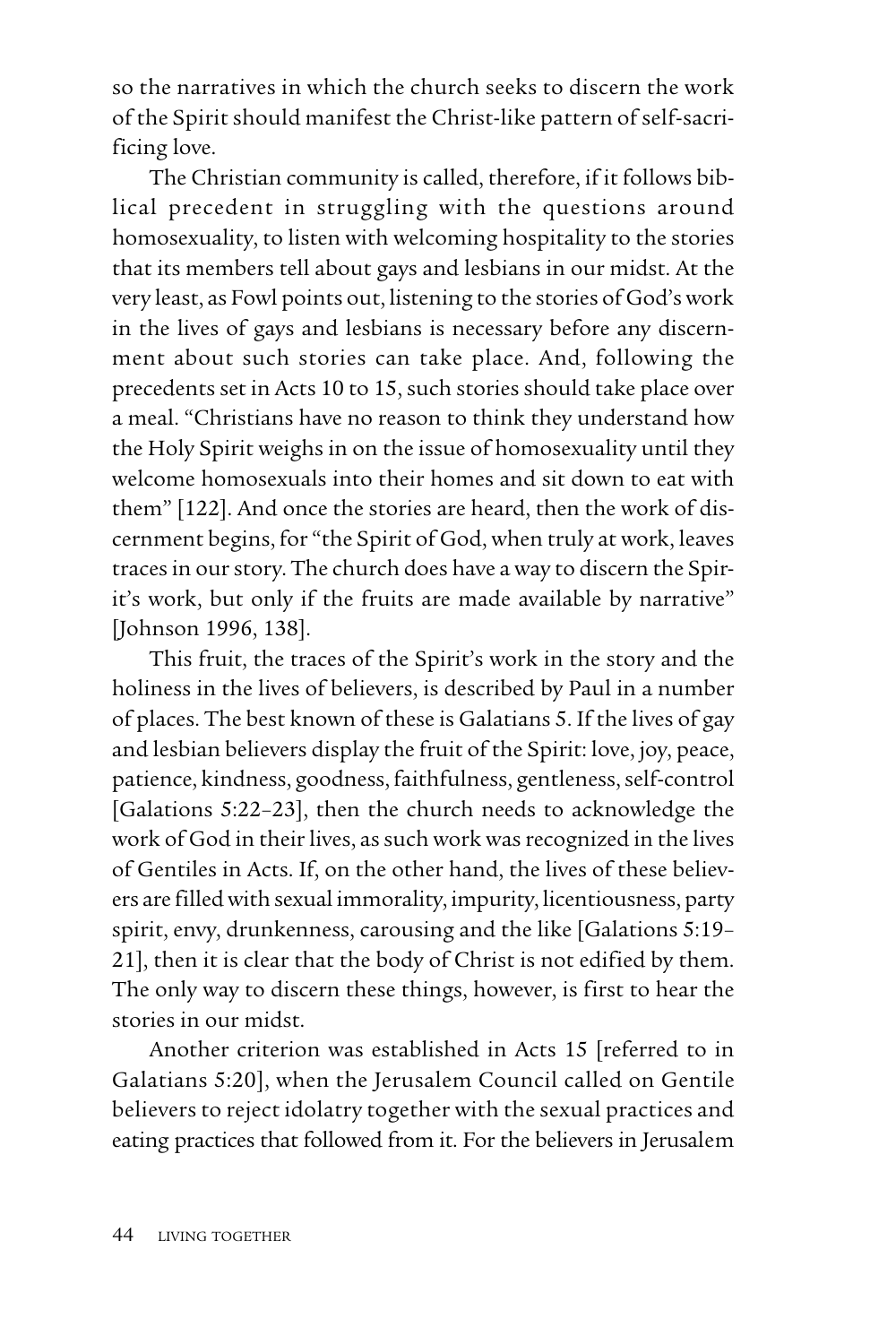the question of discerning who should be welcomed was answered in the following way: We welcome those in whom we see the Holy Spirit working, those whose hearts have been cleansed by faith. We welcome those who rejoice at the chance to put idolatry behind them and all that idolatry leads to. We welcome those who practise a sexuality that is not rooted in promiscuity and instant gratification and consumption. We welcome those who eat in ways that do not reinforce the hierarchies and prejudices of the world that tear community apart. We welcome those whose longterm commitment, troth, faithfulness, and service to all are rooted in following Jesus. We welcome those who want to be part of a community where the leaders serve the least and all gifts are shared equally with all.

These criteria resonate with those of us trying to live holy lives today. We too live in a culture where sexuality is pimped for consumption and instant gratification. We too live in a culture where an ethos of idolatrous corporate consumption creates ever widening gaps between those who eat at Mövenpick and McDonald's or the soup kitchen. In such a culture, our communities too need to be places where faithful sexual commitment is honoured, and where mutual sharing and service, especially among those who have least, is encouraged. Our communities should be places where *all* who confess that Jesus is Lord are welcomed.

#### The Stories

It is precisely the contention of many in the church today that the lives of gay and lesbian Christians demonstrate the fruit of the Spirit, commitment, faithfulness, and Christ-shaped service. Ironically, the issue that has caused the most division in Canada around homosexuality, the desire of gay and lesbian Christians for their unions to be recognized as a blessing, is rooted in this desire to practice a sexuality that is committed and covenantally based rather than the promiscuity common in our culture among people of every sexual orientation.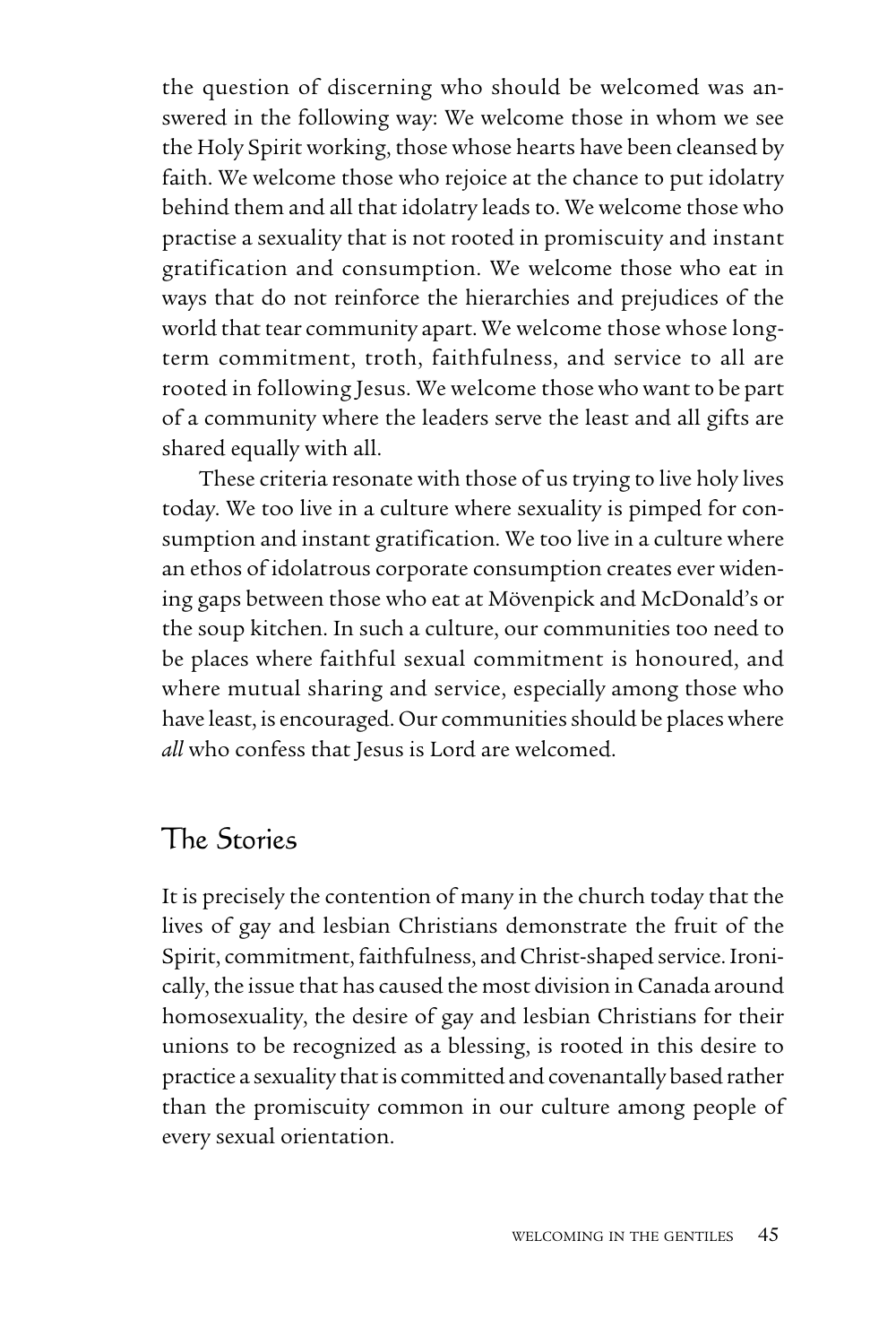The stories our communities need to hear are stories of what Johnson calls "homosexual holiness" [Johnson 1996, 148] — stories of Christ-shaped lives in which the fruits of the Spirit are evident. The principal burden of telling those stories does not rest on the shoulders of gay and lesbian Christians themselves, but on the shoulders of those in their communities who have witnessed such fruit, who can testify on their behalf, and who believe that the Spirit is truly working in the lives of their gay brothers and lesbian sisters.

To that end I would like to end this chapter by briefly indicating what some of those stories sound like. If I were to relate the working of the Spirit in signs and wonders among the gays and lesbians in my community, as Peter related the signs and wonders he had witnessed among the Gentiles, I would include stories like these: Marj is a nurse who retired early to spend her days binding up the wounds of the many homeless people who come through her church doors each day. Jim and Amy patiently teach young children the stories of the Bible each week in Sunday school. Daniel, a crown attorney, has for five years nurtured the youth group as they attempt to discern what it is to be faithful Christians in the difficult terrain of urban adolescence. Jennifer and Wendy faithfully gave their goddaughter her first Bible and read to her out of it whenever they give a break to her frazzled parents. Michelle and Bonnie opened their home and adopted a child living in foster care. David uses his intellectual gifts for the upbuilding of Christian education in his parish, and his organizational skills to run the fair trade coffee group. Harley personally welcomes newcomers to his parish by cooking most of a special lunch for them. Chris has quietly held many fractious children through many a eucharist. Natasja's quiet work of community building has united the student body in her graduate program. Abigail's academic gifts are exercised consistently in the service of her church. Fred volunteers on the board of his local social justice group, and Jack, a teacher, stuffs envelopes as a volunteer at the same place. Linda gives free reflexology treatments to a man ill with cancer. John's choices of songs that are theologically rich and biblically faithful rival the best sermon on a Sunday morning. These are just a few of the gay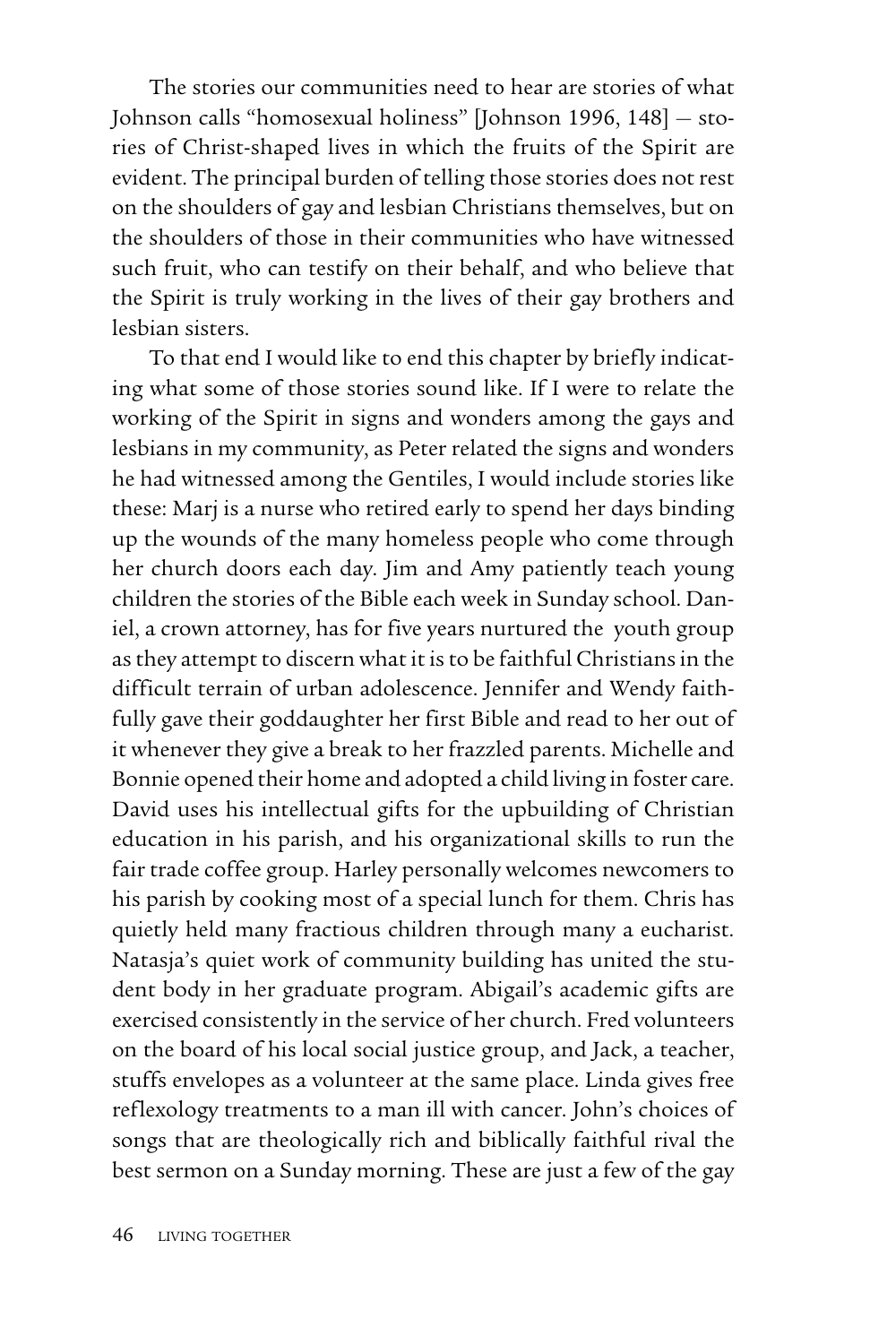and lesbian people I know whose stories are deeply shaped by the cross of Jesus, whose lives bear the fruit of the Spirit, and who with their partners demonstrate a commitment to faithful relationship that challenges the promiscuity and consumption of our culture.

"The gifts he gave were that some would be apostles, some prophets, some evangelists, some pastors and teachers, to equip the saints for the work of ministry, for building up the body of Christ," writes Paul in Ephesians 4:11–12. In my community these gifts have been given to members who are gay and lesbian, for the upbuilding of the body of Christ. Who are we to deny the gifts of God? As I write this, I am astounded by the stories and overwhelmed by the blessing that these people have been in my life and community. Is my experience unusual? For some yes, for others no. It all depends, I suspect, on what kinds of people are welcomed around the table of the Lord.

It is only in the telling of such stories in our communities that we as a people will be able to live out the story of our faith in ways that are both faithful to the witness of scripture and attentive to the new working of the Spirit in our midst. And when we live lives of such creative fidelity, then we will be a people for whom the Bible is not merely a rule book, but a living and authoritative word.

 $\begin{picture}(20,20) \put(0,0){\line(1,0){150}} \put(0,0){\line(1,0){150}} \put(0,0){\line(1,0){150}} \put(0,0){\line(1,0){150}} \put(0,0){\line(1,0){150}} \put(0,0){\line(1,0){150}} \put(0,0){\line(1,0){150}} \put(0,0){\line(1,0){150}} \put(0,0){\line(1,0){150}} \put(0,0){\line(1,0){150}} \put(0,0){\line(1,0){150}} \put(0,0){\line(1$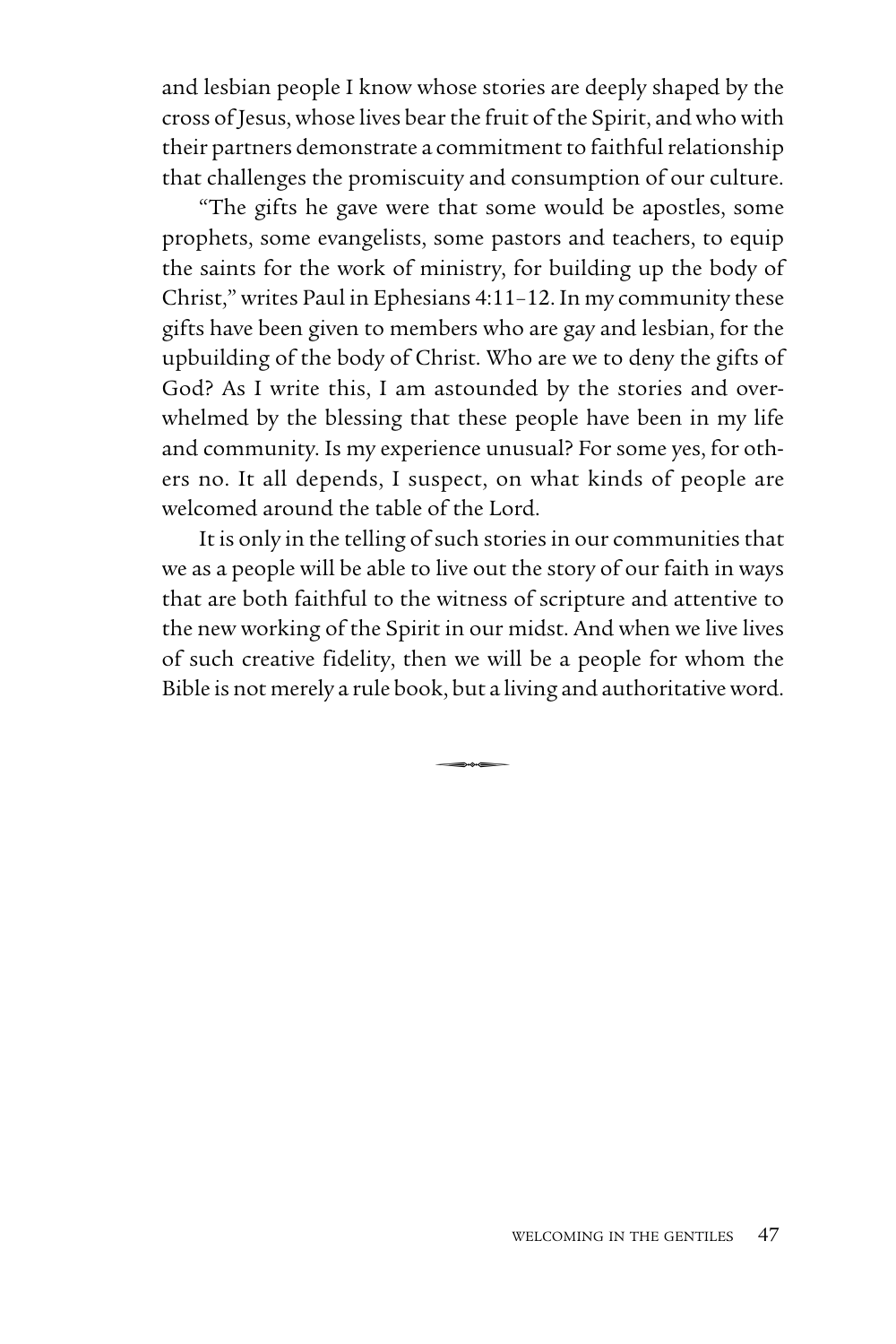# Notes

- 1. Although I am indebted for the model of the unfinished drama to N. T. Wright, "How Can the Bible be Authoritative? " *Vox Evangelica* 21 (1991), 7–32, my description of that drama in terms of six acts follows J. Richard Middleton and Brian J. Walsh, *Truth is Stranger than it Used to Be: Biblical Faith in a Postmodern World* (Downers Grove: 1995), 182.
- 2. This is the relevance of his references to the widow of Sidon whom Elijah helped, and to Naaman the Syrian army commander whom Elisha helped (vv. 25–27). Both of these Gentiles were assisted when there were many Israelites in need as well.
- 3. Although the eunuch was probably Jewish, it is important to note that he was a eunuch and therefore could not be allowed into the community of the holy according to Leviticus. As a result he would have been excluded from table fellowship by both the Pharisees and the Qumran community.
- 4. Luke Timothy Johnson points out the theological weight and respectability of the Pharisees' position here, in *Scripture and Discernment: Decision Making in the Church* (Nashville: 1996), 101.
- 5. Unfortunately my treatment here must remain brief. I refer you to the excellent discussions of this passage in Johnson, *Scripture and Discernment*, 61–108, and Stephen E. Fowl, *Engaging Scripture: A Model for Theological Interpretation* (Massachusetts/Oxford: 1998), 101—127.
- 6. By using the latter translation, the NRSV loses the force of James's introduction, in addition to misreading the Greek.
- 7. Exodus 12:43–49; cf. Genesis 34. A foundational text for the covenant between God and Israel was, of course, Genesis 17, where circumcision is given as a sign of that covenant. This text was foundational for the importance of circumcision in Judaism.
	- 8. See 1 Thessalonians 5:11; 2 Corinthians 10:8, 13:10; Ephesians 4:12; cf. Romans 15:20; 1 Corinthians 3:6, 9–11; Ephesians 2:2.